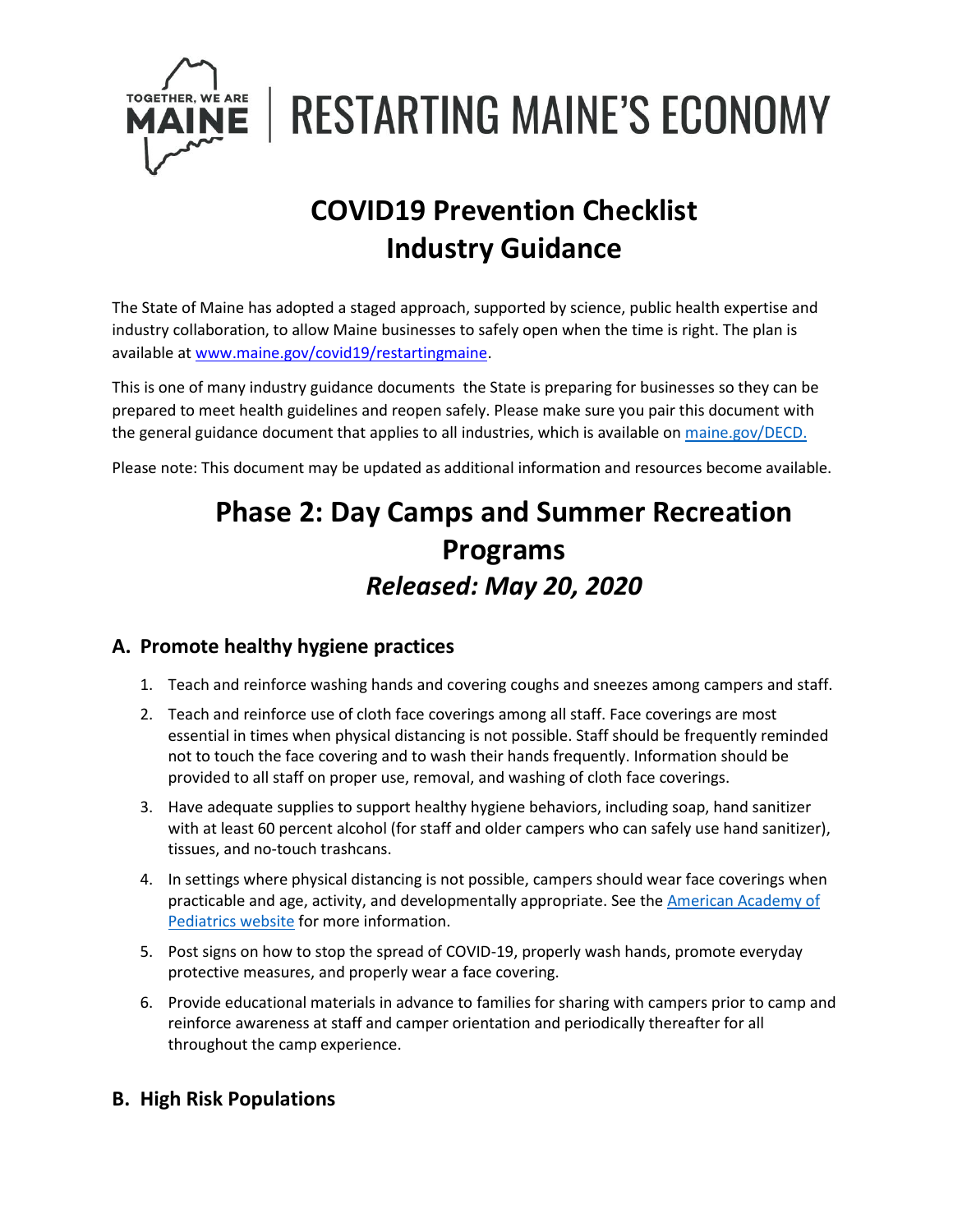- 1. Vulnerable or high-risk populations require special consideration for day programs.
- 2. Parents of campers should work with their primary care provider and the camp director to determine if camp is a reasonably safe option for them.
- 3. Families of campers with high-risk individuals must consider COVID exposure risks if they send their camper to camp and determine if attendance at camp is safe.
- 4. Camp directors should follow the CDC requirements that special high-risk and vulnerable populations should continue to shelter in place through Phase 2.
- 5. Camp staff should consider whether they can work safely in camp if they have any of these conditions and camp directors should discuss potential risks for individuals with the following:
	- o People 65 or older
	- o People who live in a nursing home or long-term care facility
	- $\circ$  People of all ages with underlying medical conditions, particularly if not well-controlled including:
		- People with chronic lung disease or moderate to severe asthma
		- People who have serious heart conditions
		- People who are immunocompromised: Many conditions can cause a person to be immunocompromised, including cancer treatment, smoking, bone marrow or organ transplantation, immune deficiencies, poorly controlled HIV or AIDS, and prolonged use of corticosteroids and other immune weakening medications
		- People with severe obesity (body mass index [BMI] of 40 or higher)
		- People with diabetes
		- People with chronic kidney disease undergoing dialysis
		- People with liver disease

#### **C. Ensure social distancing**

- 1. Camp directors should ensure camp and staff are separated into small groups that remain as consistent as possible over a camper's time in the program. Consider programs that function by group and dining/activity groups that are groups of groups.
	- a. The camp must adhere to gathering size limits as established by the Governor's executive order. When gathering size limits are raised, the smallest practical group size should still be utilized.
	- b. For instance, if gather size limits are 50, then a total of 50 campers and staff can come together as a larger group of smaller consistent groups.
	- c. Mixing between smaller groups should be discouraged, and when larger groups gather as a collection of smaller groups, physical distancing should be used between groups, and if physical distancing is not possible, face coverings should be used (if age and developmentally appropriate).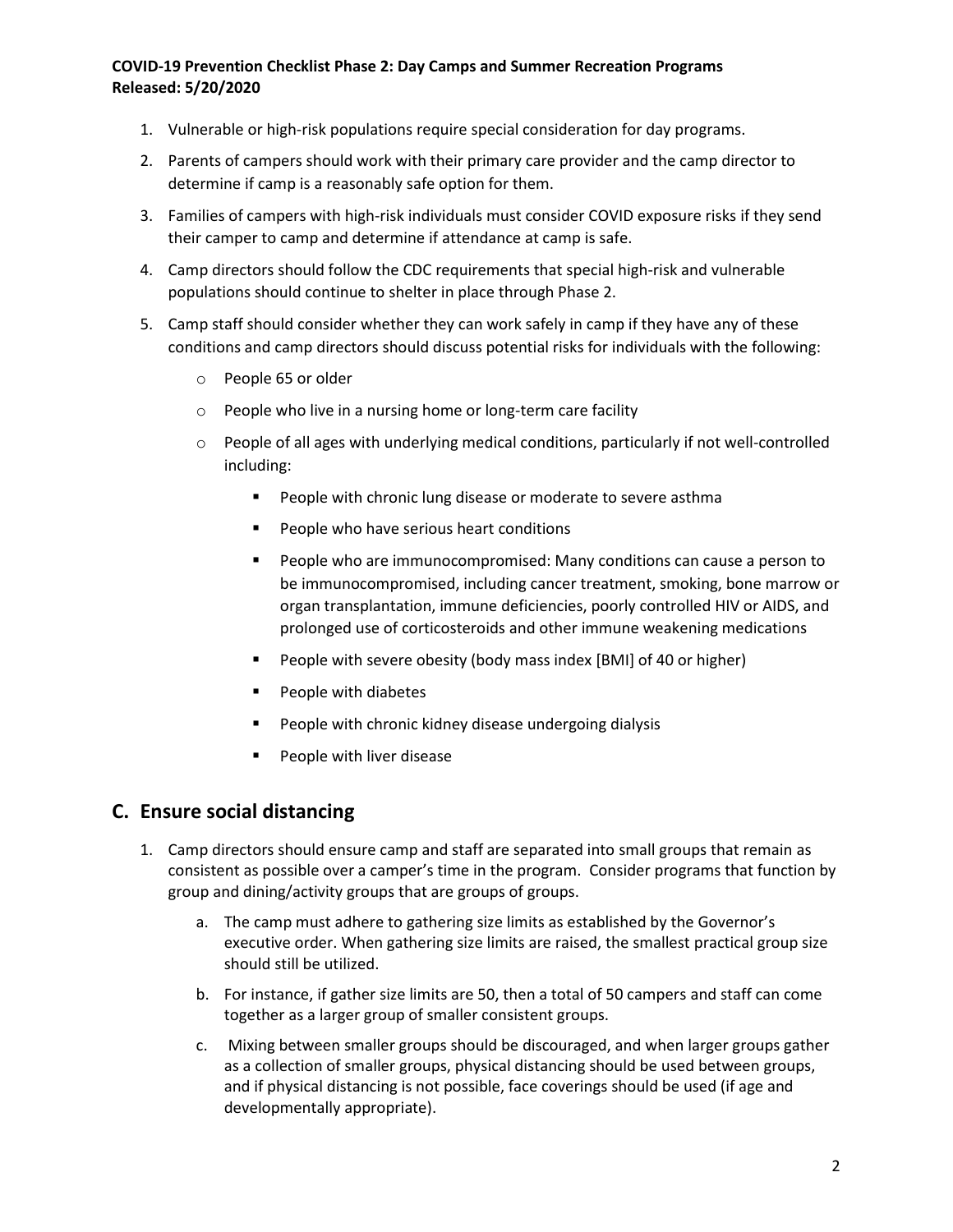- 2. Limit gatherings, events, and extracurricular activities to those that can maintain social distancing and support proper hand hygiene.
- 3. At this time, campers from out of state are required to quarantine for 14 days prior to camp attendance.
- 4. Restrict nonessential visitors, volunteers, and activities involving other groups at the same time.
- 5. Space all seating to at least six feet apart.
- 6. Consider use of ground markings and other cueing tools to help campers maintain physical distancing in group settings.
- 7. Close communal use spaces such as dining rooms and playgrounds if possible; otherwise stagger use and disinfect in between use.
- 8. If a cafeteria or group dining room is typically used, serve meals in classrooms instead. Serve individually plated meals and hold activities in separate classrooms.
- 9. No shared food utensils or self-service food or drink areas.
- 10. Day camps should assess their meal plans and consider campers bringing their own lunches this season. When camps use kitchen facilities for serving meals, create processes for service and clearing that minimize shared contact. For example, campers can bus their own trays and dishes if possible.
- 11. Access to vending machines should be limited due to the challenge of ongoing cleaning and disinfection of common touch surfaces.
- 12. Stagger arrival and drop-off times or locations, or put in place other protocols to limit direct contact with parents as much as possible. Encourage car-line drop-off and pick-up systems and single-family vehicles. Discourage carpooling and parents entering the camp area. Create distance of 6 feet between campers on buses, if possible. Use face coverings if unable to maintain physical distancing.
- 13. Camp directors will alter programmatic activities to reflect current recommendations for physical distancing and group size. When physical distancing is not possible, face coverings should be used.
- 14. Field trips to public gathering places and recreational places should be avoided. It may be possible to permit small groups to day travel to nearby recreational areas where interaction with the external community is not expected. If day camps choose to plan field trips, consider the risk of transportation and minimize contact intensity through physical distancing, face coverings, and traveling with small, consistent groups.
- 15. Planning should include accommodations for inclement weather that could impact physical distancing of staff and campers.

#### **D. Limit sharing**

1. Keep camper and staff member belongings separated from others' and in individually labeled containers, cubbies, or areas. All personal items must be labeled with owner's name.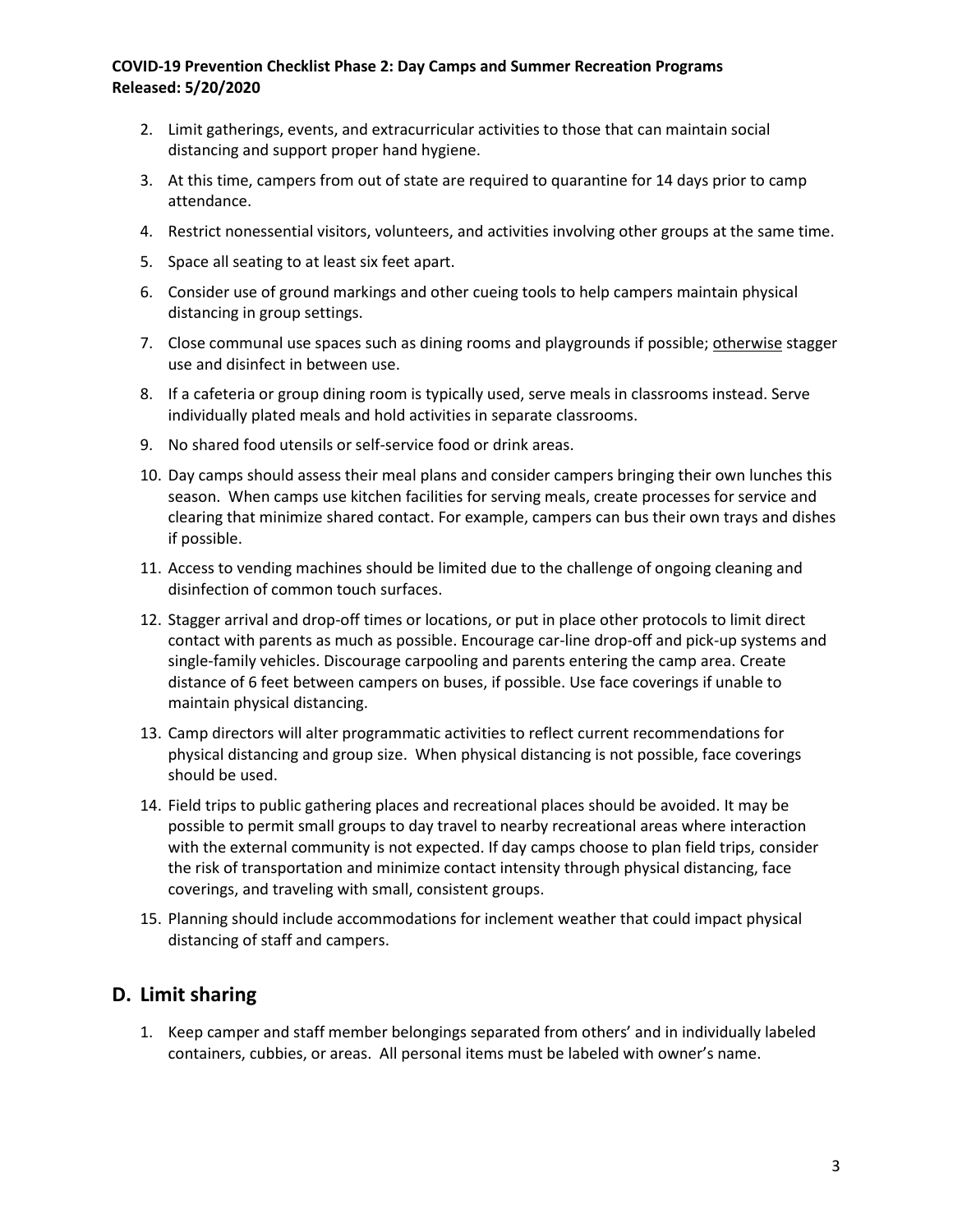- 2. Ensure adequate supplies to minimize sharing of high touch materials to the extent possible (art supplies, equipment etc. assigned to a single camper) or limit use of supplies and equipment by one group of campers at a time and clean and disinfect between use.
- 3. If food is offered to campers, have pre-packaged boxes or bags for each attendee instead of a buffet or family-style meal. Avoid sharing of foods and utensils.
- 4. Avoid sharing electronic devices, toys, books, and other games or learning aids.
- 5. Minimize what a camper brings to camp from home.

#### **E. Intensify cleaning, disinfection, and ventilation**

- 1. Refer to the [CDC cleaning guidance](https://www.cdc.gov/coronavirus/2019-ncov/community/disinfecting-building-facility.html) for general information.
- 2. Clean and disinfect frequently touched surfaces within the camp and on buses at least daily (for example, playground equipment, door handles, sink handles, drinking fountains) and shared objects (for example, toys, games, art supplies) between uses.
- 3. Create processes for using bathrooms that encourage social distancing. Increase cleaning and disinfecting of bathrooms.
- 4. To clean and disinfect buses see guidance for [bus transit operators.](https://www.cdc.gov/coronavirus/2019-ncov/community/organizations/bus-transit-operator.html)
- 5. Ensure safe and correct application of disinfectants and keep products away from campers.
- 6. Ensure ventilation systems operate properly and increase circulation of outdoor air as much as possible by opening windows and doors, using fans, or other methods.
- 7. Take steps to ensure that all water systems and features (for example, drinking fountains, decorative fountains) are safe to use after a prolonged facility shutdown to minimize the risk of Legionnaires' disease and other diseases associated with water.
- 8. Clean sinks and bottle filling stations frequently. Provide disposable cups for water fountains and refillable water jugs.

## **F. Train all staff**

1. Train all staff in the above safety actions. Consider conducting the training virtually, or, if inperson, ensure that physical distancing is maintained.

## **G. Monitoring and Preparing**

- 1. Check for signs and symptoms of COVID-19 among staff and campers
- 2. Implement screenings safely and respectfully, as well as in accordance with any applicable privacy laws or regulations. Confidentiality must be maintained.
- 3. Camp directors may use examples of screening methods in [CDC's Supplemental Guidance for](https://www.cdc.gov/coronavirus/2019-ncov/community/schools-childcare/guidance-for-childcare.html)  [Child Care Programs that Remain Open](https://www.cdc.gov/coronavirus/2019-ncov/community/schools-childcare/guidance-for-childcare.html) as a guide for screening campers and [CDC's Interim](https://www.cdc.gov/coronavirus/2019-ncov/community/guidance-business-response.html)  [Guidance for Businesses and Employers](https://www.cdc.gov/coronavirus/2019-ncov/community/guidance-business-response.html) on screening staff.
- 4. Require staff to stay home if they are sick.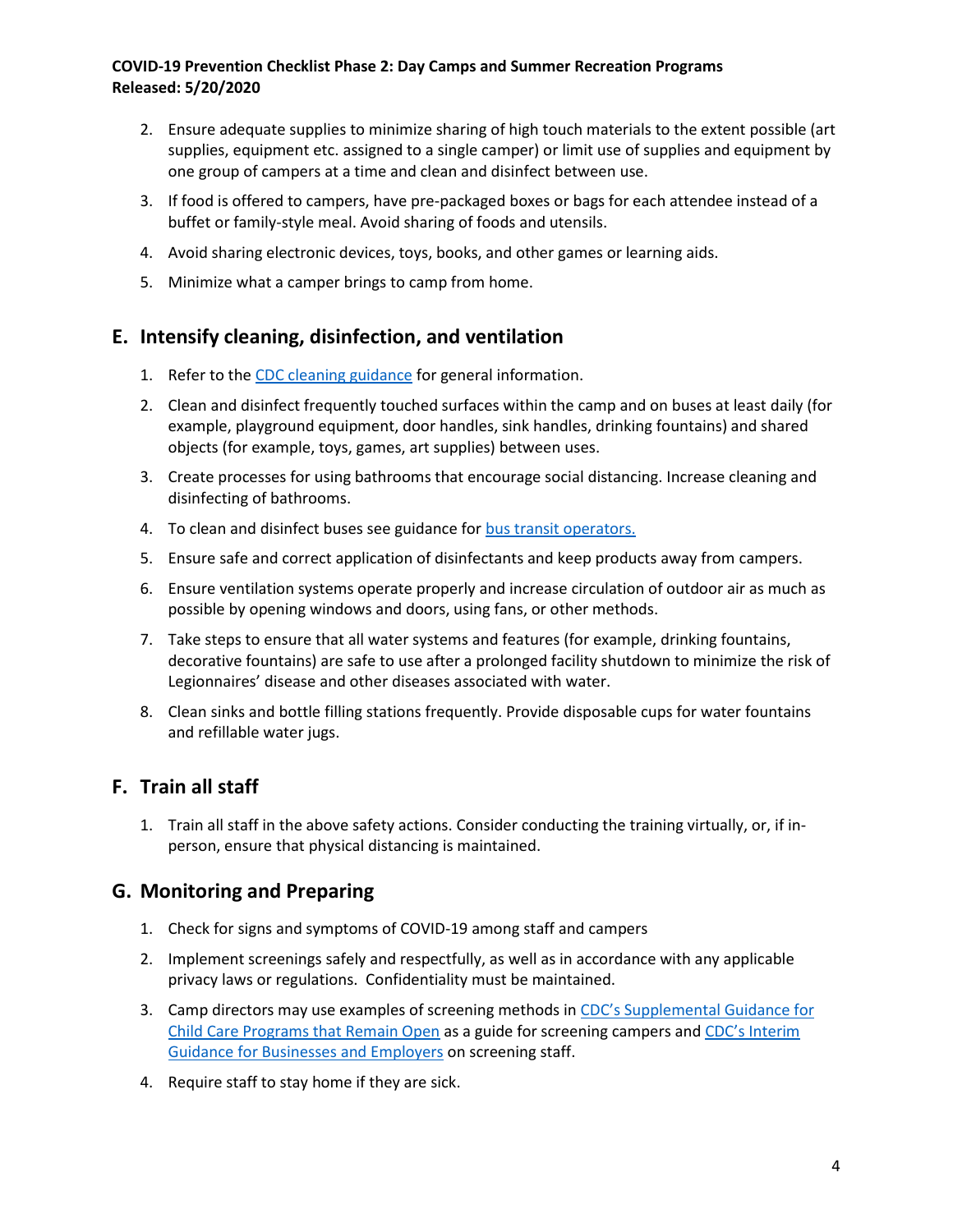5. Require parents to keep sick campers home.

#### **H. Plan for when a staff, camper, or visitor becomes sick**

- 1. Work with camp directors, nurses, and other healthcare providers to identify an isolation room or area to separate anyone who exhibits COVID-like symptoms. Camp nurses and other healthcare providers should use Standard and Transmission-Based Precautions when caring for sick people.
- 2. Establish procedures to safely and promptly transport anyone sick home or to a healthcare facility.
- 3. Notify local and state health officials immediately of a possible case and work with them regarding appropriate communications with families while maintaining confidentiality as required by the Americans with Disabilities Act (ADA).
- 4. Close off areas used by someone who tested positive for COVID-19 and do not use before [cleaning and disinfection.](https://www.cdc.gov/coronavirus/2019-ncov/community/disinfecting-building-facility.html) Ensure safe and correct application of disinfectants and keep disinfectant products away from campers.
- 5. Advise sick staff members and camper families not to return until they have met CDC criteria to discontinue home isolation. Campers and staff should be evaluated by a medical provider and prior to returning obtain a physician's note saying they are safe to return to camp.
- **6.** Inform those exposed to a person with COVID-19 to stay home and self-monitor for symptoms, and follow CDC guidance if symptoms develop.

#### **I. Maintain healthy operations**

- 1. Implement flexible sick leave policies and practices, if feasible.
- 2. Monitor absenteeism and have a roster of trained back-up staff.
- 3. Designate a staff person to be responsible for responding to COVID-19 concerns. Employees should know who this person is and how to contact them.
- 4. Create a communication system for staff and families for self-reporting of symptoms and notification of exposures and closures.

## **J. Closing**

- 1. Check State and local health department notices daily about transmission in the area and adjust operations accordingly.
- 2. In the event a person diagnosed with COVID-19 is determined to have been in the building and poses a risk to the community, programs may consider closing for a short time (1-2 days) for cleaning and disinfection.

#### **K. Pools and other aquatic activities**